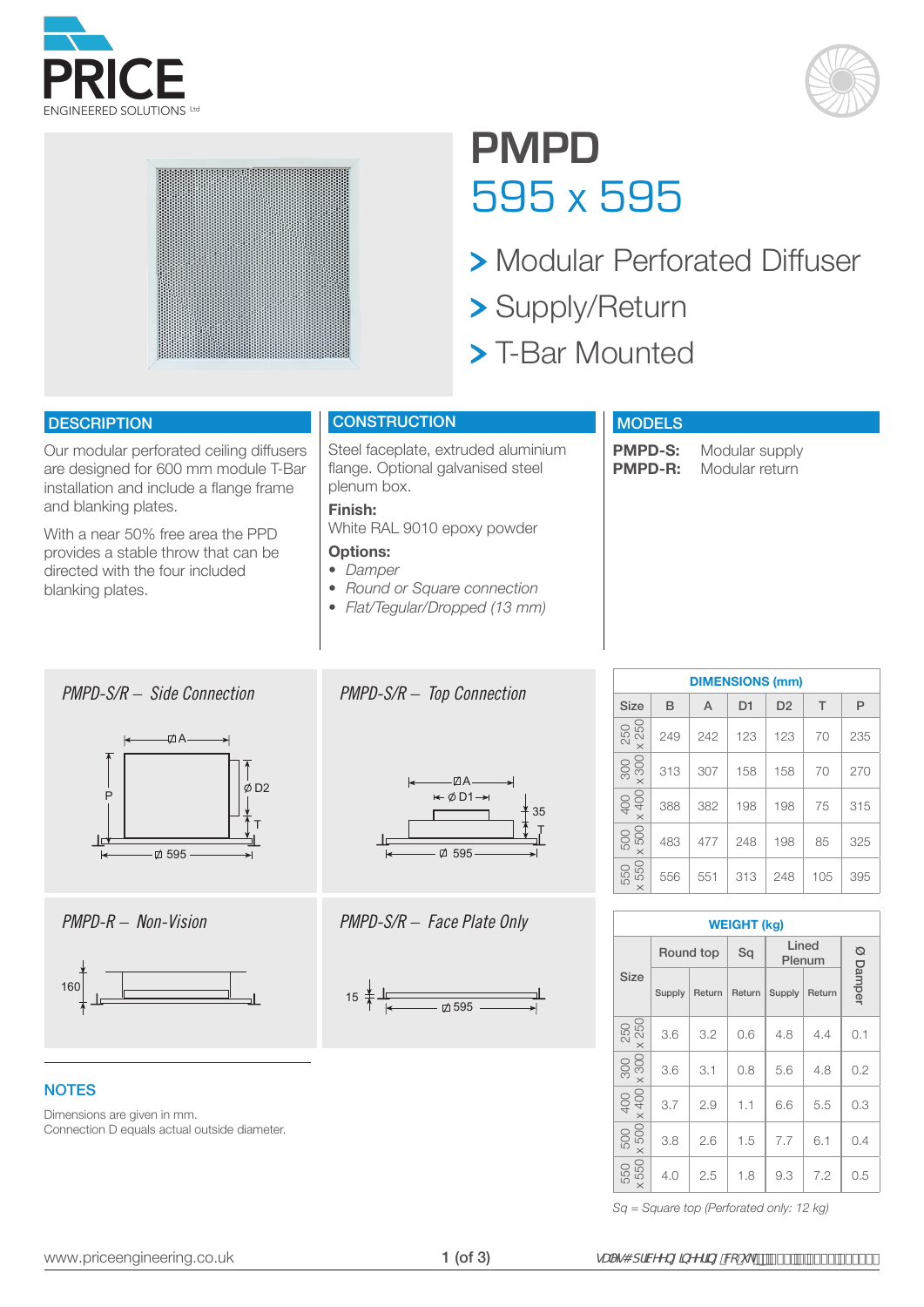# **PMPD – SELECTION DATA**

|      |           |            |       |       | <b>SUPPLY SELECTION DATA</b> |                |       |                |       |                |       |       |                     |       |       |
|------|-----------|------------|-------|-------|------------------------------|----------------|-------|----------------|-------|----------------|-------|-------|---------------------|-------|-------|
|      |           |            |       |       |                              |                | 4-Way |                |       |                |       |       |                     |       |       |
|      | $m^3/s$   | Air Volume | 0.015 | 0.020 | 0.025                        | 0.030          | 0.040 | 0.050          | 0.060 | 0.080          | 0.100 | 0.125 | 50<br>$\frac{1}{2}$ | 0.200 | 0.250 |
|      | 250       | T          | 0.4   | 0.6   | 0.7                          | 0.8            | 1.2   | 1.4            | 1.7   |                |       |       |                     |       |       |
|      | 250 x     | Pa         | 1     | 1     | $\overline{2}$               | 3              | 4     | 5              | 8     |                |       |       |                     |       |       |
|      |           | dB(A)      | ä,    | 5     | 11                           | 16             | 23    | 29             | 35    |                |       |       |                     |       |       |
|      |           | T          |       |       | 0.6                          | 0.7            | 0.9   | 1.2            | 1.5   | 1.8            | 2.5   |       |                     |       |       |
|      | 300 x 300 | Pa         |       |       | 1                            | 1              | 3     | $\overline{4}$ | 6     | 11             | 17    |       |                     |       |       |
|      |           | dB(A)      |       |       | $\overline{a}$               | $\overline{2}$ | 14    | 20             | 20    | 32             | 38    |       |                     |       |       |
|      |           | T          |       |       |                              |                | 0.8   | 1.0            | 1.1   | 1.5            | 1.9   | 2.4   | 3.1                 |       |       |
| Size | 400 x 400 | Pa         |       |       |                              |                | 1     | $\overline{2}$ | 3     | 6              | 9     | 13    | 19                  |       |       |
|      |           | dB(A)      |       |       |                              |                | 6     | 12             | 17    | 24             | 30    | 36    | 42                  |       |       |
|      |           | T          |       |       |                              |                |       |                |       | 1.3            | 1.6   | 2.1   | 2.5                 | 3.3   |       |
|      | 500 x 500 | Pa         |       |       |                              |                |       |                |       | $\overline{4}$ | 4     | 10    | 15                  | 25    |       |
|      |           | dB(A)      |       |       |                              |                |       |                |       | 17             | 22    | 30    | 33                  | 40    |       |
|      |           | T          |       |       |                              |                |       |                |       |                | 1.4   | 1.8   | 2.2                 | 2.8   | 3.6   |
|      | 550 x 550 | Pa         |       |       |                              |                |       |                |       |                | 4     | 6     | 8                   | 14    | 22    |
|      |           | dB(A)      |       |       |                              |                |       |                |       |                | 16    | 22    | 27                  | 34    | 39    |

|      |           |            |                |       |       |       |       | 2-Way Opposite |       |       |                |                     |                     |       |       |
|------|-----------|------------|----------------|-------|-------|-------|-------|----------------|-------|-------|----------------|---------------------|---------------------|-------|-------|
|      | $m^3/s$   | Air Volume | 0.015          | 0.020 | 0.025 | 0.030 | 0.040 | 0.050          | 0.060 | 0.080 | 0.100          | 25<br>$\frac{1}{2}$ | 50<br>$\frac{1}{2}$ | 0.200 | 0.250 |
|      |           | T          | 0.6            | 0.7   | 0.8   | 1.1   | 1.5   | 1.9            | 2.2   |       |                |                     |                     |       |       |
|      | 250 x 250 | Pa         | $\overline{2}$ | 4     | 5     | 8     | 13    | 20             | 28    |       |                |                     |                     |       |       |
|      |           | dB(A)      | 3              | 10    | 16    | 21    | 28    | 34             | 38    |       |                |                     |                     |       |       |
|      |           | $\top$     |                |       | 0.8   | 0.9   | 1.2   | 1.5            | 1.8   | 2.5   |                |                     |                     |       |       |
|      | 300 x 300 | Pa         |                |       | 3     | 4     | 6     | 12             | 14    | 26    |                |                     |                     |       |       |
|      |           | dB(A)      |                |       | 7     | 12    | 19    | 25             | 30    | 35    |                |                     |                     |       |       |
|      |           | $\top$     |                |       |       |       | 1.0   | 1.3            | 1.6   | 2.0   | 2.7            |                     |                     |       |       |
| Size | 400 x 400 | Pa         |                |       |       |       | 3     | 5              | 7     | 13    | 20             |                     |                     |       |       |
|      |           | dB(A)      |                |       |       |       | 12    | 17             | 21    | 29    | 30             |                     |                     |       |       |
|      |           | T          |                |       |       |       |       |                |       | 1.8   | 2.2            | 2.8                 | 3.5                 |       |       |
|      | 500 x 500 | Pa         |                |       |       |       |       |                |       | 9     | 12             | 19                  | 28                  |       |       |
|      |           | dB(A)      |                |       |       |       |       |                |       | 22    | 28             | 35                  | 38                  |       |       |
|      |           | T          |                |       |       |       |       |                |       |       | 1.9            | 2.4                 | 2.8                 | 3.0   | 4.9   |
|      | 550 x 550 | Pa         |                |       |       |       |       |                |       |       | $\overline{7}$ | 10                  | 15                  | 27    | 42    |
|      |           | dB(A)      |                |       |       |       |       |                |       |       | 21             | 27                  | 32                  | 40    | 44    |

|      |           |            |       |       |       |       |       | 1-Way Corner |       |       |       |       |                     |       |       |
|------|-----------|------------|-------|-------|-------|-------|-------|--------------|-------|-------|-------|-------|---------------------|-------|-------|
|      | $m^3/s$   | Air Volume | 0.015 | 0.020 | 0.025 | 0.030 | 0.040 | 0.050        | 0.060 | 0.080 | 0.100 | 0.125 | 50<br>$\frac{1}{2}$ | 0.200 | 0.250 |
|      |           | $\top$     | 0.9   | 1.2   | 1.5   | 2.2   | 2.5   |              |       |       |       |       |                     |       |       |
|      | 250 x 250 | Pa         | 7     | 12    | 19    | 30    | 49    |              |       |       |       |       |                     |       |       |
|      |           | dB(A)      | 13    | 20    | 27    | 31    | 39    |              |       |       |       |       |                     |       |       |
|      |           | $\top$     |       |       | 1.3   | 1.6   | 2.2   | 2.5          | 3.1   |       |       |       |                     |       |       |
|      | 300 x 300 | Pa         |       |       | 9     | 13    | 23    | 34           | 51    |       |       |       |                     |       |       |
|      |           | dB(A)      |       |       | 19    | 23    | 31    | 36           | 41    |       |       |       |                     |       |       |
|      |           | T          |       |       |       |       | 1.7   | 2.2          | 2.5   | 3.4   |       |       |                     |       |       |
| Size | 400 x 400 | Pa         |       |       |       |       | 11    | 17           | 24    | 43    |       |       |                     |       |       |
|      |           | dB(A)      |       |       |       |       | 22    | 28           | 32    | 44    |       |       |                     |       |       |
|      |           | T          |       |       |       |       |       |              | 2.1   | 2.8   | 3.5   |       |                     |       |       |
|      | 500 x 500 | Pa         |       |       |       |       |       |              | 13    | 24    | 35    |       |                     |       |       |
|      |           | dB(A)      |       |       |       |       |       |              | 25    | 32    | 39    |       |                     |       |       |
|      |           | T          |       |       |       |       |       |              |       | 2.3   | 3.1   | 3.8   | 4.5                 |       |       |
|      | 550 x 550 | Pa         |       |       |       |       |       |              |       | 13    | 21    | 32    | 47                  |       |       |
|      |           | dB(A)      |       |       |       |       |       |              |       | 27    | 32    | 38    | 40                  |       |       |

|                                 |           |            |                |                | <b>SUPPLY SELECTION DATA</b> |                |       |       |       |       |       |                |       |       |       |
|---------------------------------|-----------|------------|----------------|----------------|------------------------------|----------------|-------|-------|-------|-------|-------|----------------|-------|-------|-------|
|                                 |           |            |                |                |                              |                | 3-Way |       |       |       |       |                |       |       |       |
|                                 | $m^3/s$   | Air Volume | 0.015          | 0.020          | 0.025                        | 0.030          | 0.040 | 0.050 | 0.060 | 0.080 | 0.100 | 0.125          | 0.150 | 0.200 | 0.250 |
|                                 | 250       | T          | 0.4            | 0.6            | 0.7                          | 0.9            | 1.2   | 1.5   | 2.0   |       |       |                |       |       |       |
|                                 |           | Pa         | $\mathbf 1$    | 2              | 3                            | 4              | 6     | 10    | 13    |       |       |                |       |       |       |
| 250 x<br>300 x 300<br>400 x 400 |           | dB(A)      | $\overline{a}$ | $\overline{7}$ | 12                           | 18             | 25    | 31    | 36    |       |       |                |       |       |       |
|                                 |           | T          |                |                | 0.6                          | 0.7            | 1.0   | 1.2   | 1.6   | 1.9   | 2.4   |                |       |       |       |
|                                 |           | Pa         |                |                | 1                            | $\overline{2}$ | 3     | 5     | 8     | 14    | 21    |                |       |       |       |
|                                 |           | dB(A)      |                |                | 4                            | 8              | 16    | 22    | 23    | 34    | 42    |                |       |       |       |
|                                 |           | $\top$     |                |                |                              |                | 0.8   | 1.1   | 1.3   | 1.7   | 2.2   | 2.6            |       |       |       |
| Size                            |           | Pa         |                |                |                              |                | 2     | 3     | 4     | 7     | 11    | 18             |       |       |       |
|                                 |           | dB(A)      |                |                |                              |                | 8     | 14    | 16    | 25    | 32    | 37             |       |       |       |
|                                 |           | $\top$     |                |                |                              |                |       |       |       | 1.4   | 1.8   | 2.4            | 2.7   | 3.5   |       |
|                                 | 500 x 500 | Pa         |                |                |                              |                |       |       |       | 5     | 8     | 12             | 17    | 30    |       |
|                                 |           | dB(A)      |                |                |                              |                |       |       |       | 19    | 25    | 30             | 35    | 40    |       |
|                                 |           | $\top$     |                |                |                              |                |       |       |       |       | 1.6   | 2.0            | 2.4   | 3.3   | 4.0   |
|                                 |           | Pa         |                |                |                              |                |       |       |       |       | 4     | $\overline{7}$ | 11    | 18    | 27    |
|                                 | 550 x 550 | dB(A)      |                |                |                              |                |       |       |       |       | 19    | 24             | 29    | 37    | 40    |

|      |           |            |       |                |                |       |                | 2-Way Corner |       |                |       |       |       |       |       |
|------|-----------|------------|-------|----------------|----------------|-------|----------------|--------------|-------|----------------|-------|-------|-------|-------|-------|
|      | $m^3/s$   | Air Volume | 0.015 | 0.020          | 0.025          | 0.030 | 0.040          | 0.050        | 0.060 | 0.080          | 0.100 | 0.125 | 0.150 | 0.200 | 0.250 |
|      |           | T          | 0.6   | 0.7            | 0.9            | 1.1   | 1.5            | 1.9          | 2.3   |                |       |       |       |       |       |
|      | 250 x 250 | Pa         | 3     | $\overline{4}$ | $\overline{7}$ | 11    | 17             | 25           | 35    |                |       |       |       |       |       |
|      |           | dB(A)      | 5     | 12             | 18             | 24    | 29             | 34           | 41    |                |       |       |       |       |       |
|      |           | T          |       |                | 0.8            | 0.9   | 1.2            | 1.5          | 1.8   | 2.5            |       |       |       |       |       |
|      | 300 x 300 | Pa         |       |                | 3              | 5     | 9              | 13           | 19    | 33             |       |       |       |       |       |
|      |           | dB(A)      |       |                | 19             | 14    | 21             | 27           | 33    | 39             |       |       |       |       |       |
|      |           | $\top$     |       |                |                |       | 1              | 1.3          | 1.5   | $\overline{2}$ | 2.7   |       |       |       |       |
| Size | 400 x 400 | Pa         |       |                |                |       | $\overline{4}$ | 6            | 9     | 15             | 23    |       |       |       |       |
|      |           | dB(A)      |       |                |                |       | 12             | 18           | 23    | 33             | 37    |       |       |       |       |
|      |           | $\top$     |       |                |                |       |                |              |       | 1.8            | 2.3   | 2.8   | 3.3   |       |       |
|      | 500 x 500 | Pa         |       |                |                |       |                |              |       | 10             | 15    | 25    | 34    |       |       |
|      |           | dB(A)      |       |                |                |       |                |              |       | 24             | 30    | 36    | 44    |       |       |
|      |           | $\top$     |       |                |                |       |                |              |       |                | 1.9   | 2.4   | 2.8   | 3     | 5.1   |
|      | 550 x 550 | Pa         |       |                |                |       |                |              |       |                | 8     | 13    | 19    | 33    | 50    |
|      |           | dB(A)      |       |                |                |       |                |              |       |                | 23    | 29    | 34    | 41    | 44    |

#### Spread Pattern



### KEY INFORMATION

Throw based on diffuser installed in a standard suspended ceiling.

 $T = Throw in metres (m)$ Pa = Static Pressure Drop dB(A) = Sound Pressure Level

*Return data over the page.*